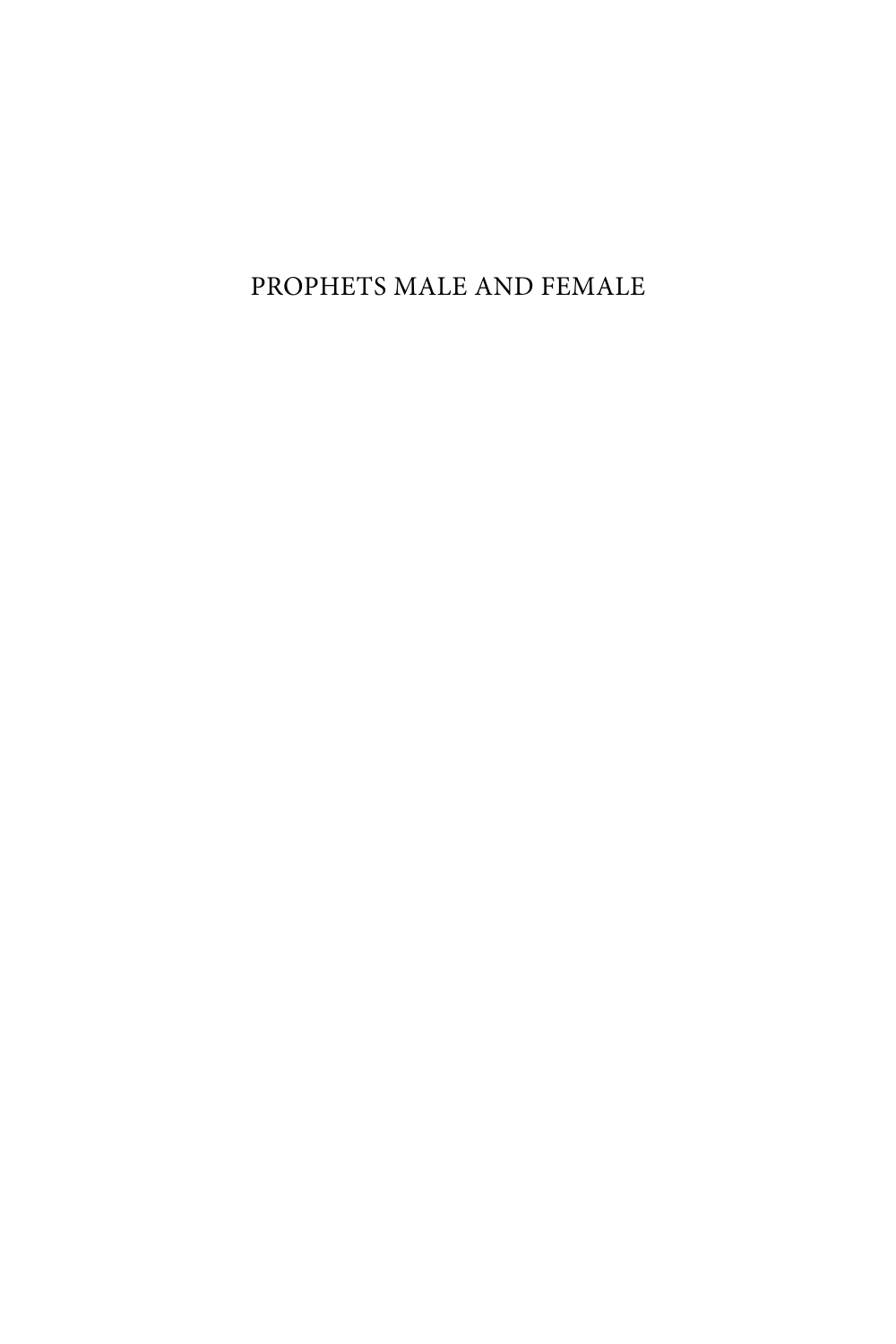SBL

# Society of Biblical Literature



Ancient Israel and Its Literature

Thomas C. Römer, General Editor

Editorial Board

Suzanne Boorer Victor H. Matthews Benjamin D. Sommer Nili Wazana

Number 15

PROPHETS MALE AND FEMALE

Gender and Prophecy in the Hebrew Bible, the Eastern Mediterranean, and the Ancient Near East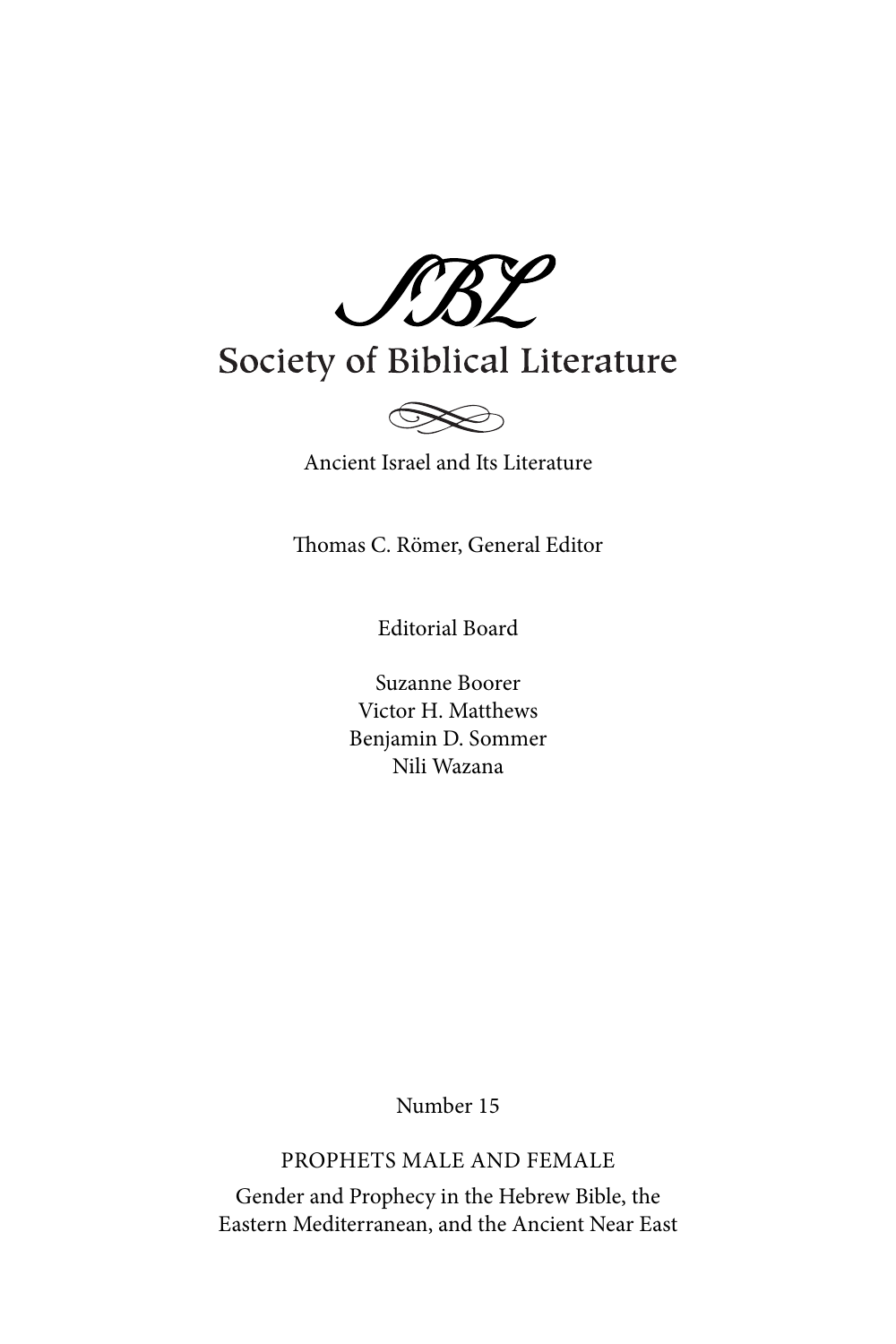## PROPHETS MALE AND FEMALE

# GENDER AND PROPHECY IN THE HEBREW BIBLE, THE EASTERN MEDITERRANEAN, AND THE ANCIENT NEAR EAST

Edited by Jonathan Stökl and Corrine L. Carvalho

> Society of Biblical Literature Atlanta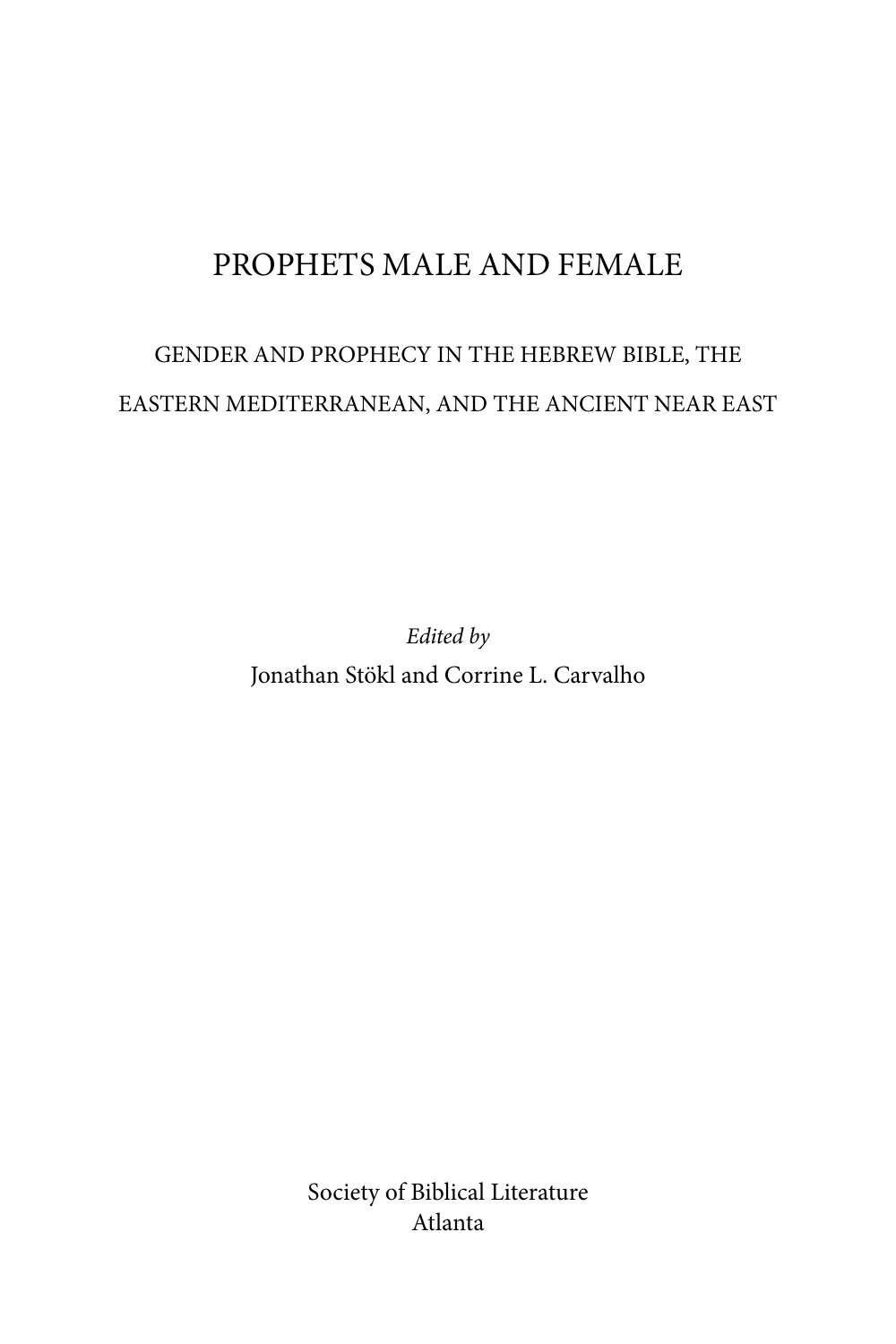#### PROPHETS MALE AND FEMALE Gender and Prophecy in the Hebrew Bible, the Eastern Mediterranean, and the Ancient Near East

#### Copyright © 2013 by the Society of Biblical Literature

All rights reserved. No part of this work may be reproduced or transmitted in any form or by any means, electronic or mechanical, including photocopying and recording, or by means of any information storage or retrieval system, except as may be expressly permitted by the 1976 Copyright Act or in writing from the publisher. Requests for permission should be addressed in writing to the Rights and Permissions Office, Society of Biblical Literature, 825 Houston Mill Road, Atlanta, GA 30329 USA.

Library of Congress Cataloging-in-Publication Data

Prophets male and female : gender and prophecy in the Hebrew Bible, the Eastern Mediterranean, and the ancient Near East / edited by Jonathan Stökl and Corrine L. Carvalho.

p. cm. — (Society of Biblical Literature ancient Israel and its literature ; 15) Includes bibliographical references and indexes.

ISBN 978-1-58983-776-8 (paper binding : alk. paper) — ISBN 978-1-58983-777-5 (electronic format) — ISBN 978-1-58983-773-7 (hardcover binding : alk. paper)

1. Prophets. 2. Prophecy. 3. Sex role—Biblical teaching. 4. Bible. O.T.—Criticism, interpretation, etc. 5. Middle East—Religion. I. Stökl, Jonathan, 1977– II. Carvalho, Corrine L..

BS1198.P758 2013 224'.06081—dc23 2013004359

Printed on acid-free, recycled paper conforming to ANSI/NISO Z39.48-1992 (R1997) and ISO 9706:1994 standards for paper permanence.

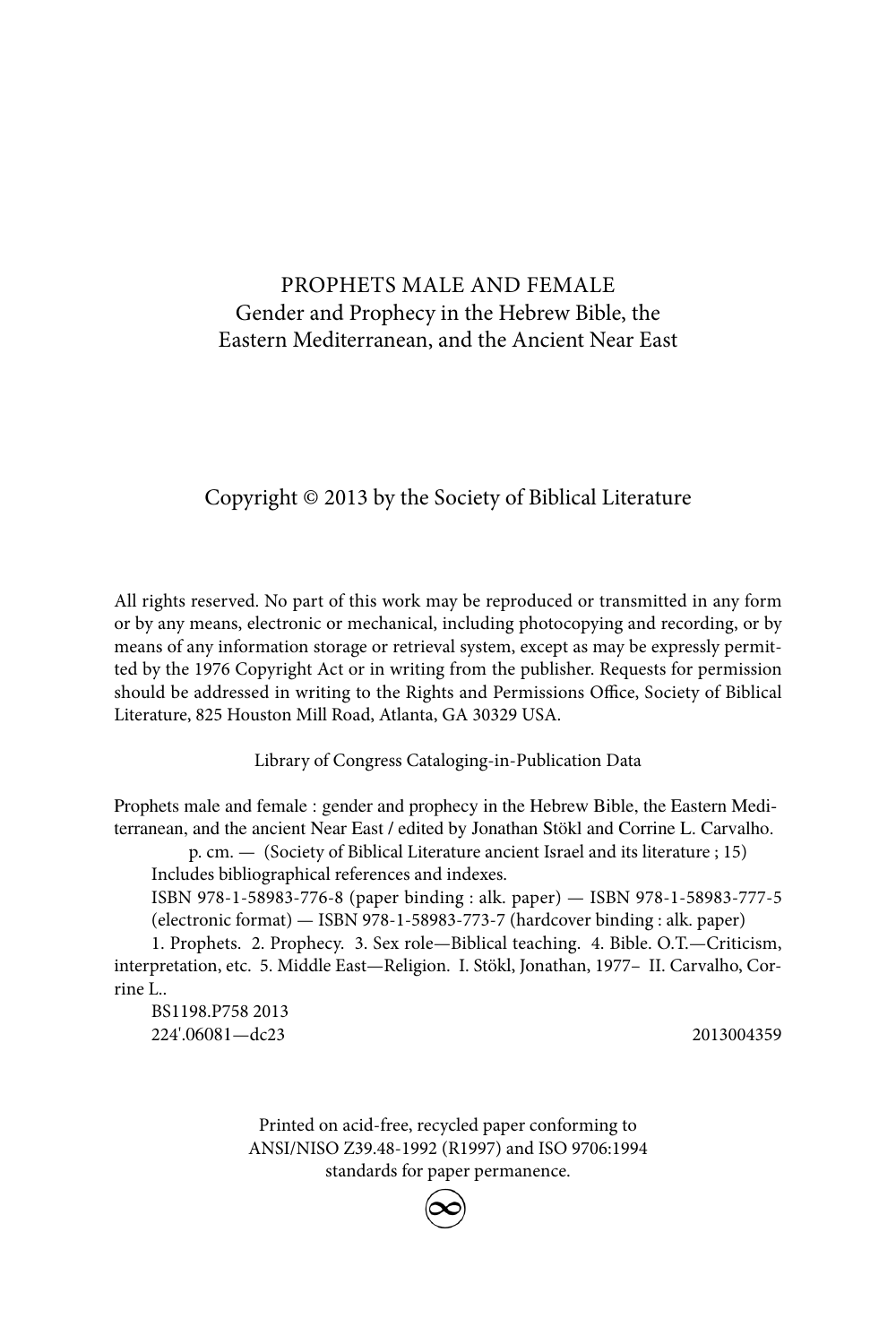To Martti Nissinen, whose scholarship, leadership, and warmth has benefited us as colleagues and friends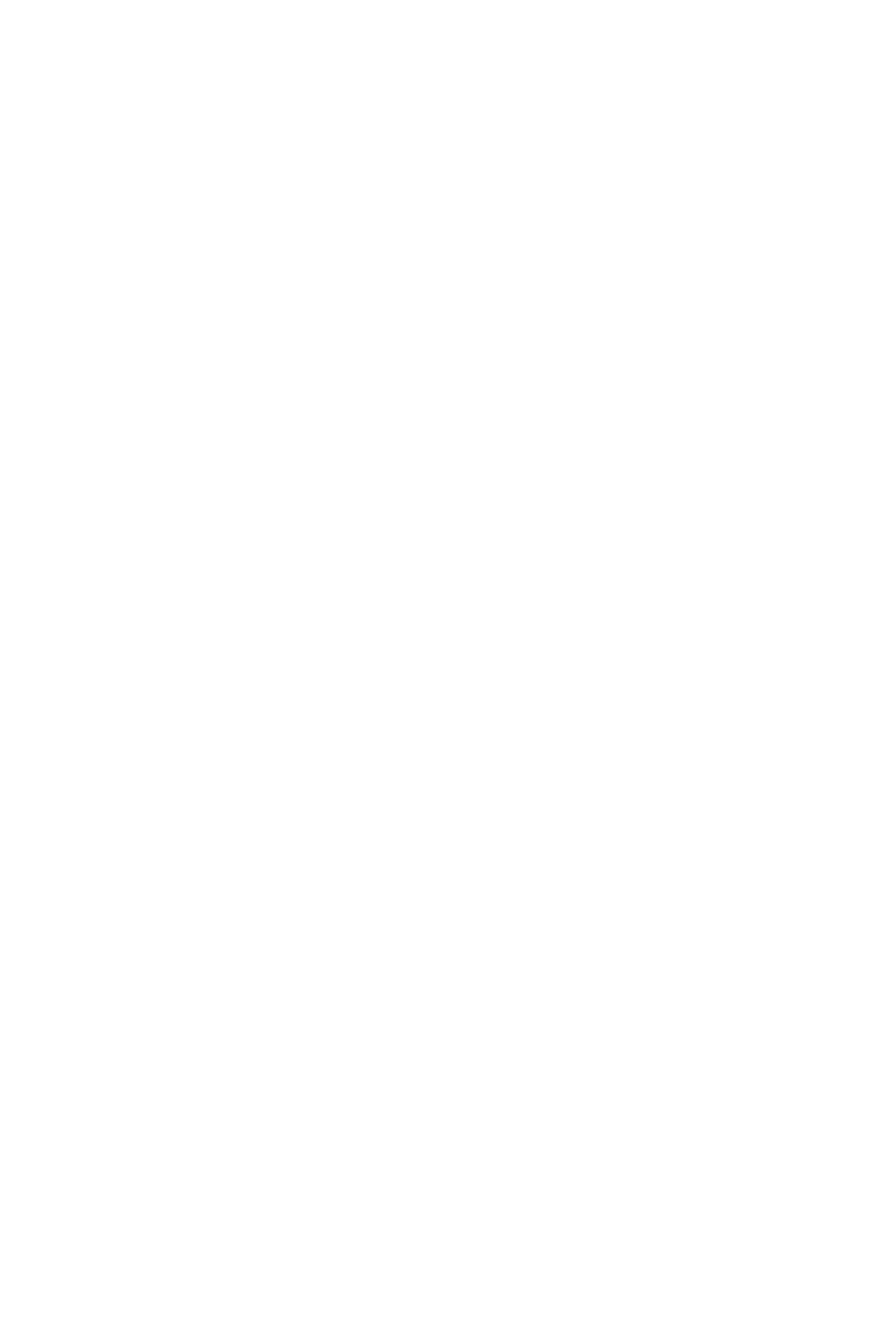## CONTENTS

| Introduction                                                                                               |
|------------------------------------------------------------------------------------------------------------|
| PART 1: PROPHECY IN THE ANCIENT NEAR EAST AND GREECE                                                       |
| "Her Outdoors": An Anthropological Perspective on Female<br>Prophets and Prophecy                          |
| Gender and Prophetic Agency in the Ancient Near East and in Greece                                         |
| Gender "Ambiguity" in Ancient Near Eastern Prophecy?<br>A Reassessment of the Data behind a Popular Theory |
| The Misconstrued Role of the Assinnu in Ancient Near<br>Eastern Prophecy                                   |
| The Role of the Female Seer/Prophet in Ancient Greece                                                      |
| Female Prophets among Montanists                                                                           |
| PART 2: PROPHECY IN BIBLICAL TEXTS                                                                         |
| Speaking in Dreams: The Figure of Miriam and Prophecy                                                      |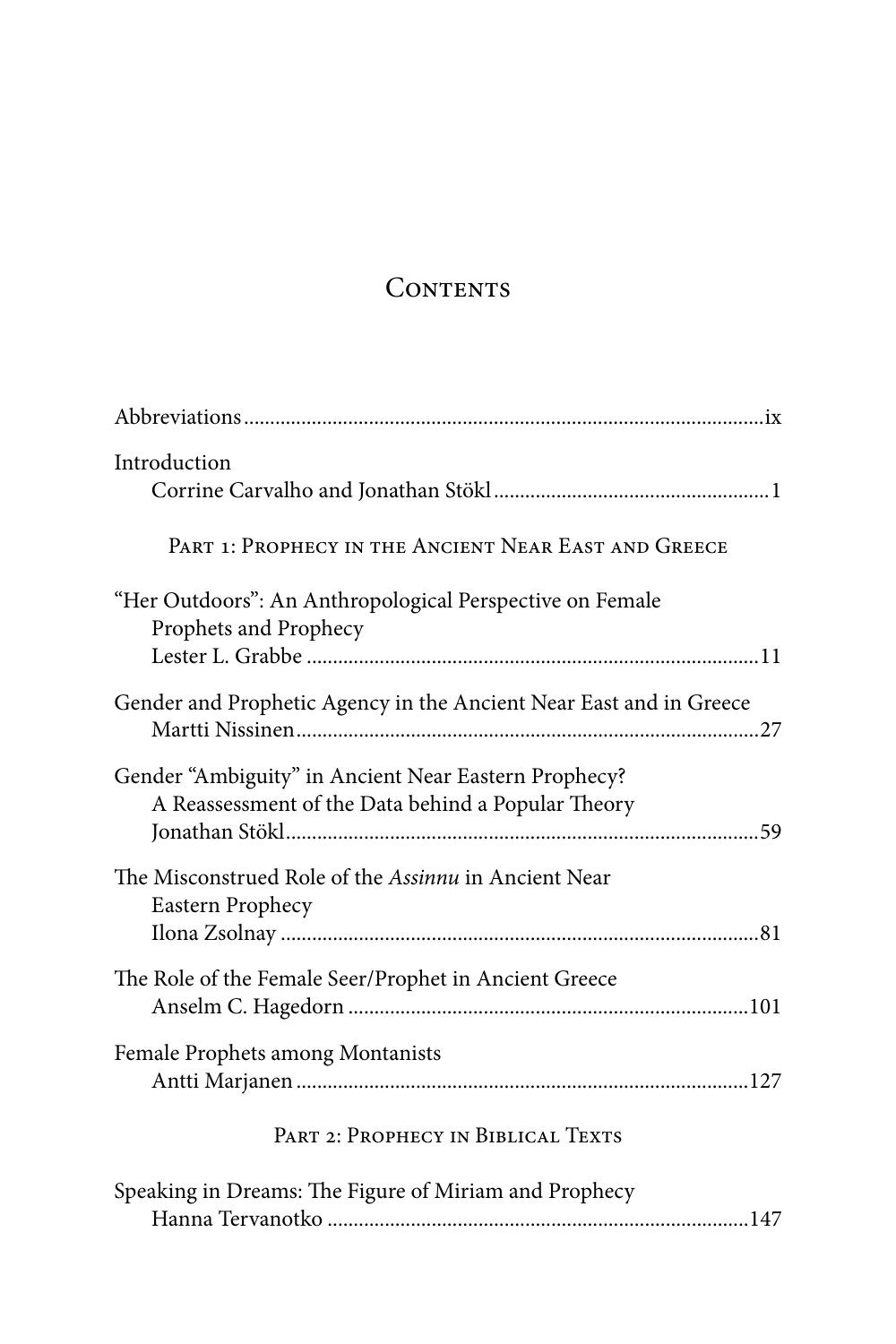## viii CONTENTS

| Childless Female Diviners in the Bible and Beyond                                                 |     |
|---------------------------------------------------------------------------------------------------|-----|
| "Misogyny" in Service of Theocentricity: Legitimate or Not?                                       |     |
| Spermatic Spluttering Pens: Concerning the Construction and<br>Breakdown of Prophetic Masculinity |     |
| Sex and the Single Prophet: Marital Status and Gender in                                          |     |
| Jeremiah and Ezekiel                                                                              |     |
|                                                                                                   |     |
|                                                                                                   |     |
|                                                                                                   |     |
|                                                                                                   |     |
| Old Testament                                                                                     | 319 |
| Deuterocanonical Works                                                                            | 324 |
| Pseudepigrapha                                                                                    | 324 |
| Dead Sea Scrolls                                                                                  | 325 |
| New Testament                                                                                     | 326 |
| West-Semitic                                                                                      | 326 |
| Rabbinic Literature                                                                               | 326 |
| Jewish Authors                                                                                    | 327 |
| <b>Cuneiform Texts</b>                                                                            | 327 |
| Hittite/Luwian                                                                                    | 330 |
| Egyptian                                                                                          | 330 |
| Greek and Latin Texts                                                                             | 330 |
| Greek Epigraphy                                                                                   | 335 |
|                                                                                                   |     |
|                                                                                                   |     |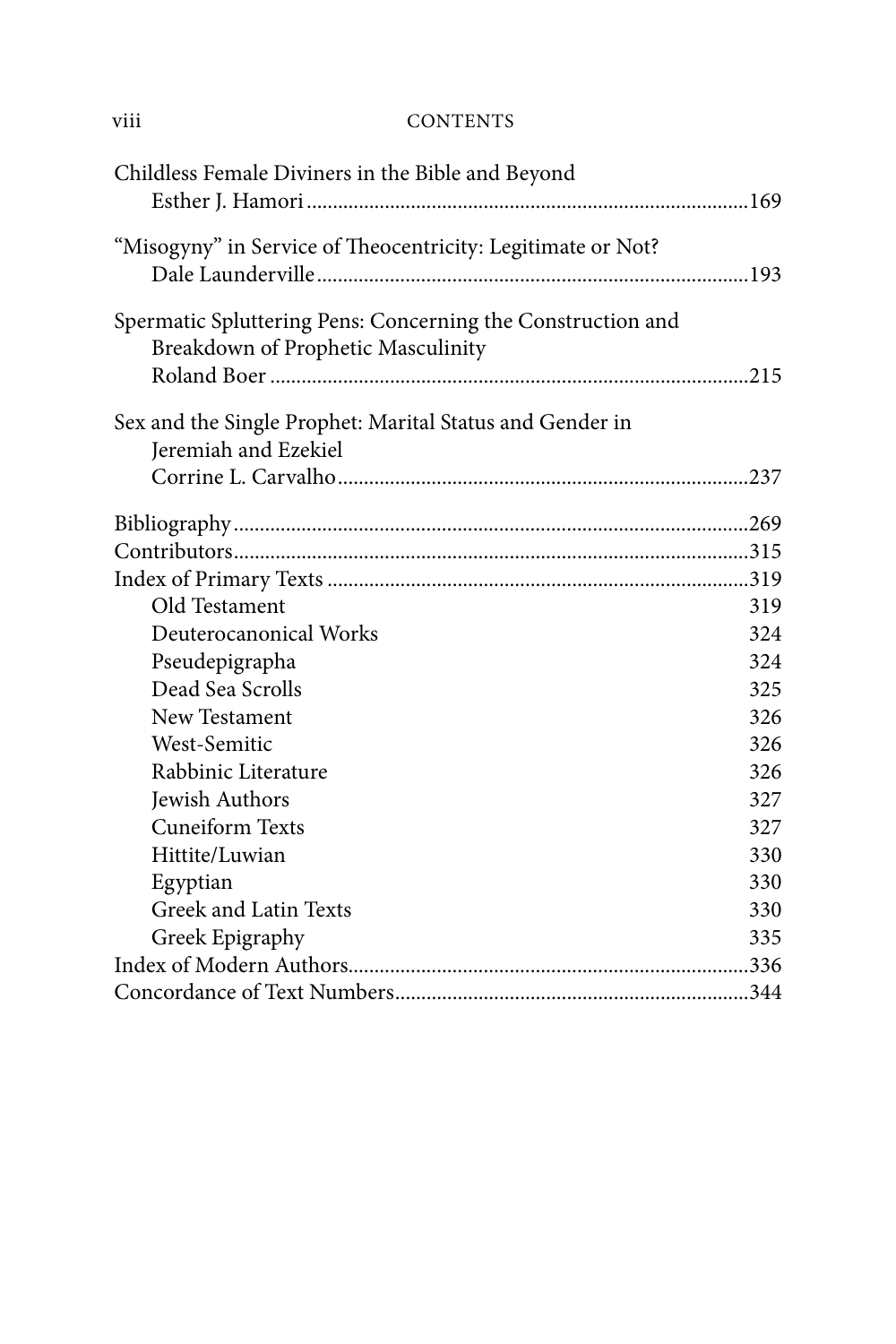## **ABBREVIATIONS**

| AB            | Anchor Bible                                             |
|---------------|----------------------------------------------------------|
| ABD           | Anchor Bible Dictionary. Edited by David Noel Freedman.  |
|               | 6 vols. New York: Doubleday, 1992.                       |
| ABRL          | Anchor Bible Reference Library                           |
| AGJU          | Arbeiten zur Geschichte des antiken Judentums und des    |
|               | Urchristentums                                           |
| AnOr          | Analecta orientalia                                      |
| <b>AOAT</b>   | Alter Orient und Altes Testament                         |
| ARM           | Archives royales de Mari                                 |
| AS.           | Assyriological Studies                                   |
| <b>ATD</b>    | Das Alte Testament Deutsch                               |
| AYBRL         | Anchor Yale Bible Reference Library                      |
| BA            | Biblical Archaeologist                                   |
| <b>BBB</b>    | Bonner biblische Beiträge                                |
| <b>BDB</b>    | Brown, Francis, S. R. Driver, and Charles A. Briggs, A   |
|               | Hebrew and English Lexicon of the Old Testament. Oxford: |
|               | Clarendon, 1907.                                         |
| <b>BEATAJ</b> | Beiträge zur Erforschung des Alten Testaments und des    |
|               | antiken Judentum                                         |
| <b>BETL</b>   | Bibliotheca ephemeridum theologicarum lovaniensium       |
| Bib           | Biblica                                                  |
| BibInt        | <b>Biblical Interpretation</b>                           |
| BibOr         | Biblica et orientalia                                    |
| <b>BiSe</b>   | <b>Biblical Seminar</b>                                  |
| <b>BIS</b>    | <b>Biblical Interpretation Series</b>                    |
| <b>BJS</b>    | Brown Judaic Studies                                     |
| <b>BKAT</b>   | Biblischer Kommentar, Altes Testament                    |
| <b>BM</b>     | Tablets in the collection of the British Museum          |
| <b>BMW</b>    | The Bible in the Modern World                            |
| BiOr          | Bibliotheca orientalis                                   |
|               |                                                          |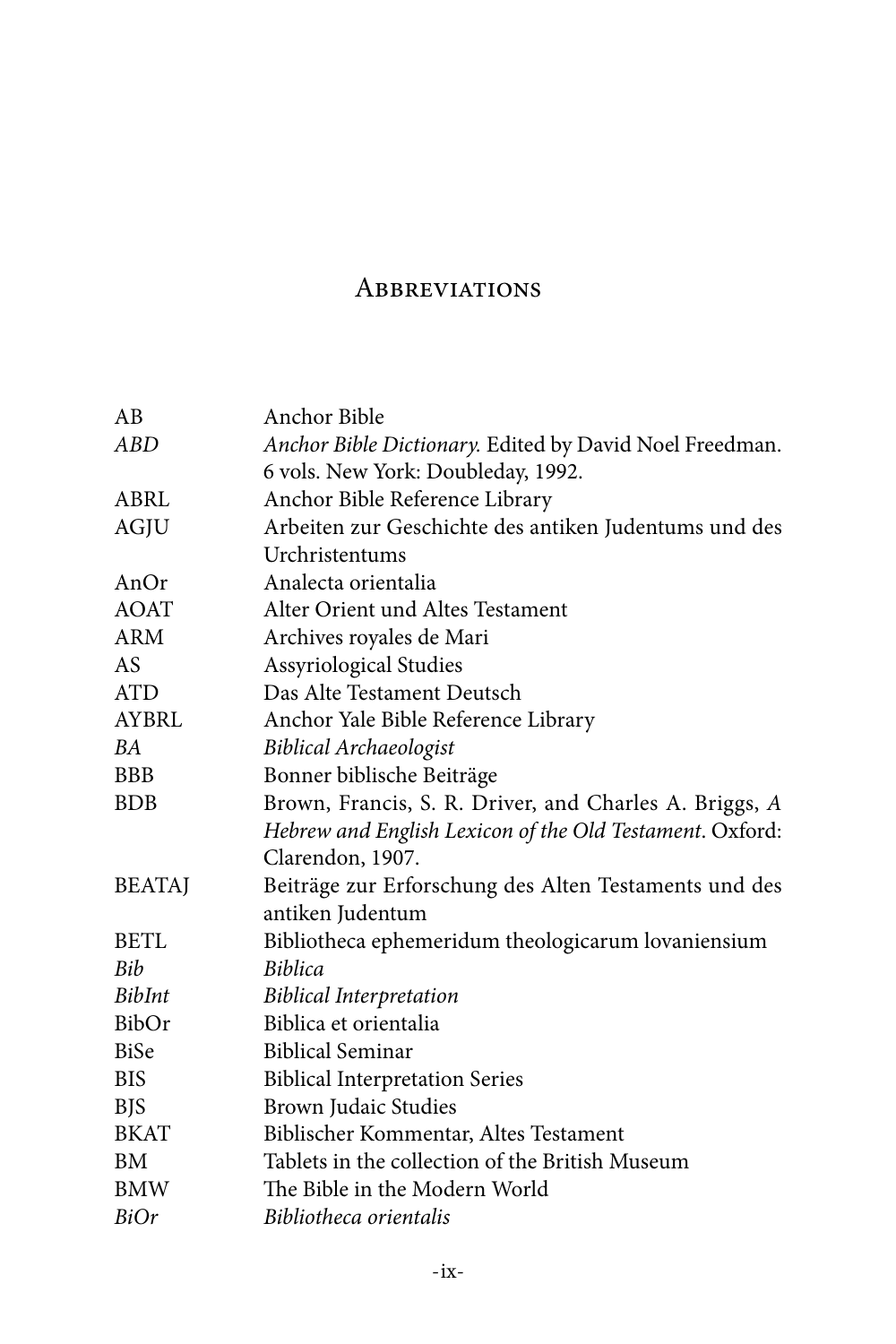## x PROPHETS MALE AND FEMALE

| BRev          | <b>Bible Review</b>                                                                                                                                                                      |
|---------------|------------------------------------------------------------------------------------------------------------------------------------------------------------------------------------------|
| BZ            | Biblische Zeitschrift                                                                                                                                                                    |
| <b>BZAW</b>   | Beiträge zur Zeitschrift für die alttestamentliche Wissen-<br>schaft                                                                                                                     |
| <b>BZNW</b>   | Beiträge zur Zeitschrift für die neutestamentliche Wis-<br>senschaft                                                                                                                     |
| <b>CAD</b>    | The Assyrian Dictionary of the Oriental Institute of the Uni-<br>versity of Chicago. Edited by Ignace J. Gelb et al. 21 vols. in<br>26. Chicago: University of Chicago Press, 1956-2011. |
| CANE          | Civilizations of the Ancient Near East. Edited by Jack                                                                                                                                   |
|               | Sasson. 4 vols. New York: Scribner, 1995.                                                                                                                                                |
| CBQ           | Catholic Biblical Quarterly                                                                                                                                                              |
| <b>CHANE</b>  | Culture and History of the Ancient Near East                                                                                                                                             |
| CC            | <b>Continental Commentaries</b>                                                                                                                                                          |
| CDLI Bulletin | Cuneiform Digital Library Initiative Bulletin                                                                                                                                            |
| CM            | Cuneiform Monographs                                                                                                                                                                     |
| CQ            | Classical Quarterly                                                                                                                                                                      |
| <b>CRRAI</b>  | Compte rendu, Rencontre Assyriologique Internationale                                                                                                                                    |
| CT            | Cuneiform Texts from Babylonian Tablets in the British                                                                                                                                   |
|               | Museum. London: Trustees of the British Museum, 1896-.                                                                                                                                   |
| DJD           | Discoveries in the Judaean Desert                                                                                                                                                        |
| <b>DMOA</b>   | Documenta et monumenta orientis antiqui                                                                                                                                                  |
| DSD           | Dead Sea Discoveries                                                                                                                                                                     |
| DSSR          | The Dead Sea Scrolls Reader. Edited by Donald W. Parry<br>and Emanuel Tov. 6 vols. Leiden, 2004-2005                                                                                     |
| DSSSE         | The Dead Sea Scrolls Study Edition. Edited by Floren-                                                                                                                                    |
|               | tino García Martínez and Eibert J. C. Tigchelaar. 2 vols.<br>Leiden: Brill, 1997-1998.                                                                                                   |
| EТ            | English translation                                                                                                                                                                      |
| <b>ETCSL</b>  | Electronic Text Corpus of Sumerian Literature                                                                                                                                            |
| $E\nu T$      | Evangelische Theologie                                                                                                                                                                   |
| f.            | feminine                                                                                                                                                                                 |
| FAT           | Forschungen zum Alten Testament                                                                                                                                                          |
| FCB           | Feminist Companion to the Bible                                                                                                                                                          |
| FGH           | Die Fragmente der griechischen Historiker. Edited by Felix                                                                                                                               |
|               | Jacoby. Leiden: Brill, 1954-1964.                                                                                                                                                        |
| FOTL          | Forms of the Old Testament Literature                                                                                                                                                    |
| <b>FRLANT</b> | Forschungen zur Religion und Literatur des Alten und<br>Neuen Testaments                                                                                                                 |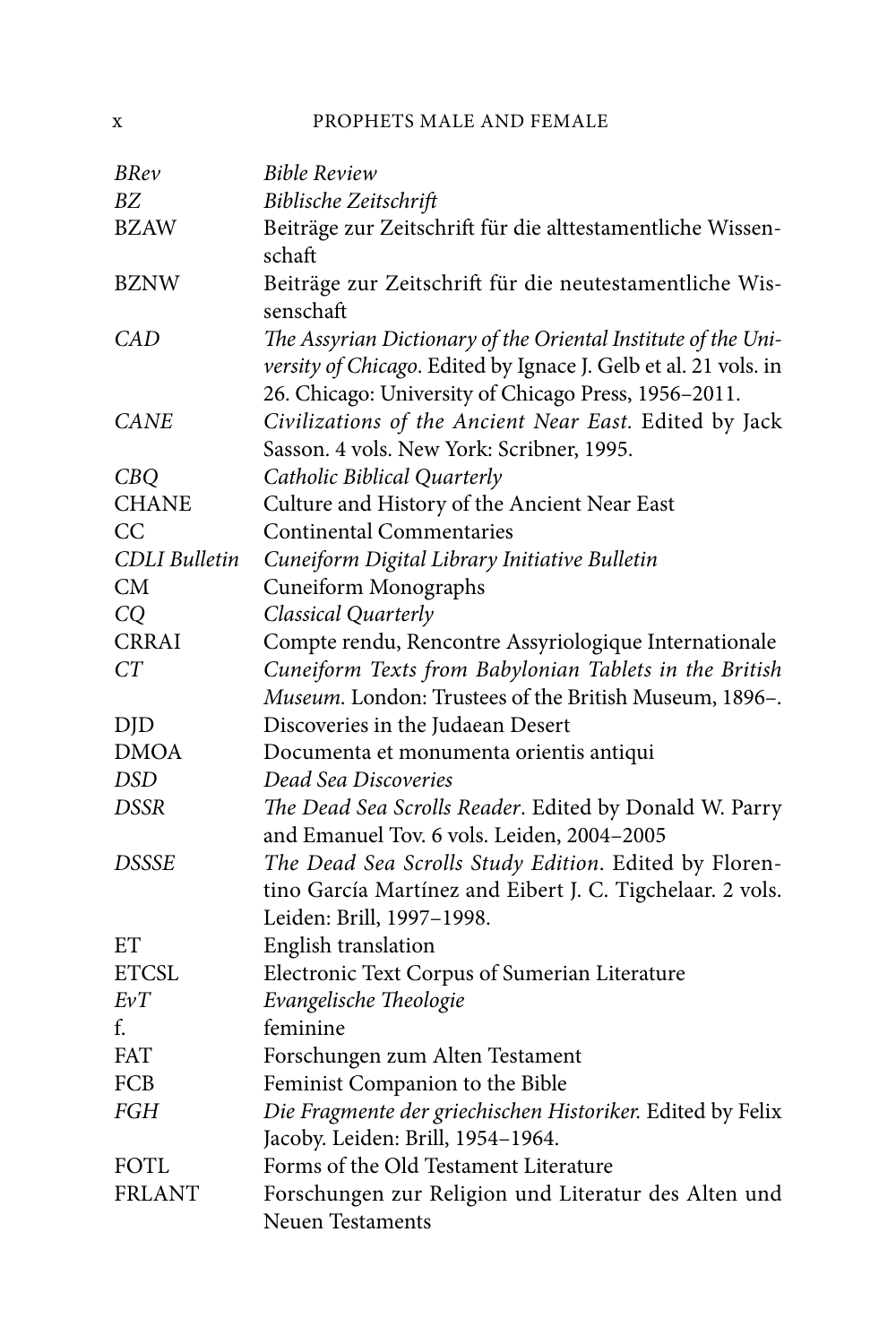ABBREVIATIONS xi

| GAG           | Wolfram von Soden, with Werner R. Mayer, Grundriss<br>der akkadischen Grammatik. 3rd ed. AnOr 33. Rome:                                                                                                                           |
|---------------|-----------------------------------------------------------------------------------------------------------------------------------------------------------------------------------------------------------------------------------|
| GAS           | Pontifical Biblical Institute, 1995.                                                                                                                                                                                              |
|               | Gender and Archaeology Series                                                                                                                                                                                                     |
| <b>GBS</b>    | Guides to Biblical Studies                                                                                                                                                                                                        |
| <b>GCT</b>    | Gender, Culture, Theory                                                                                                                                                                                                           |
| <b>HALOT</b>  | Köhler, Ludwig, Walter Baumgartner, and Johann Jakob<br>Stamm. The Hebrew and Aramaic Lexicon of the Old Tes-<br>tament. Translated and edited under the supervision of<br>M. E. J. Richardson. 5 vols. Leiden: Brill, 1994-2000. |
| <b>HBM</b>    | Hebrew Bible Monographs                                                                                                                                                                                                           |
| <b>HBS</b>    | Herders biblische Studien                                                                                                                                                                                                         |
| HBT           | Horizons in Biblical Theology                                                                                                                                                                                                     |
| Heb.          | Hebrew                                                                                                                                                                                                                            |
| HellSt        | Hellenic Studies                                                                                                                                                                                                                  |
| HМ            | <b>Historical Materialism</b>                                                                                                                                                                                                     |
| <b>HSM</b>    | Harvard Semitic Monographs                                                                                                                                                                                                        |
| <b>HSS</b>    | Harvard Semitic Studies                                                                                                                                                                                                           |
| <b>HTKAT</b>  | Herders theologischer Kommentar zum Alten Testament                                                                                                                                                                               |
| <b>HTS</b>    | Harvard Theological Studies                                                                                                                                                                                                       |
| <b>HUCA</b>   | Hebrew Union College Annual                                                                                                                                                                                                       |
| <b>IBC</b>    | Interpretation: A Bible Commentary for Teaching and<br>Preaching                                                                                                                                                                  |
| ICC           | <b>International Critical Commentary</b>                                                                                                                                                                                          |
| <b>IDB</b>    | The Interpreter's Dictionary of the Bible. Edited by George                                                                                                                                                                       |
|               | A. Buttrick. 4 vols. Nashville: Abingdon, 1962.                                                                                                                                                                                   |
| <b>IDBSup</b> | Interpreter's Dictionary of the Bible: Supplementary                                                                                                                                                                              |
|               | Volume. Edited by Keith Crim. Nashville, 1976.                                                                                                                                                                                    |
| IG            | Inscriptiones graecae. Editio minor. Berlin, 1924-                                                                                                                                                                                |
| <b>IGR</b>    | Inscriptiones Graecae ad res Romanas pertinentes. Ed.<br>René Cagnat et al. 5 vols. Paris: Leroux, 1911-1927.                                                                                                                     |
| Int           | Interpretation                                                                                                                                                                                                                    |
| <b>JAOS</b>   | Journal of the American Oriental Society                                                                                                                                                                                          |
| JBL           | Journal for Biblical Literature                                                                                                                                                                                                   |
| <b>JCS</b>    | Journal of Cuneiform Studies                                                                                                                                                                                                      |
| <b>JETS</b>   | Journal of the Evangelical Theological Society                                                                                                                                                                                    |
| <b>JHNES</b>  | Johns Hopkins Near Eastern Studies                                                                                                                                                                                                |
| JJS           | Journal of Jewish Studies                                                                                                                                                                                                         |
| <b>JNES</b>   | Journal of Near Eastern Studies                                                                                                                                                                                                   |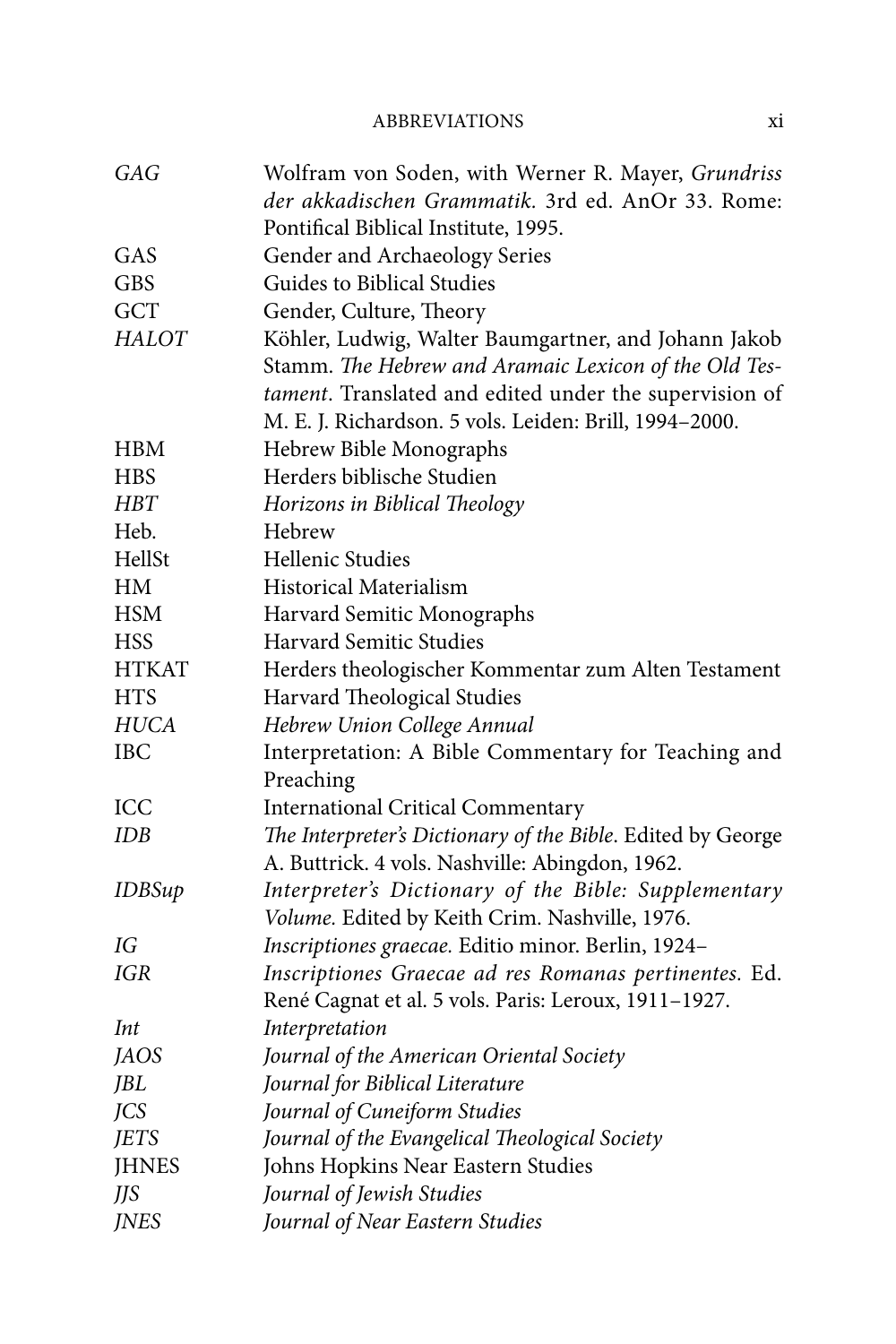## xii PROPHETS MALE AND FEMALE

| <b>JPSTC</b>   | Jewish Publication Society Torah Commentary               |
|----------------|-----------------------------------------------------------|
| <b>JQR</b>     | Jewish Quarterly Review                                   |
| JR             | Journal of Religion                                       |
| <b>JSHRZ</b>   | Jüdische Schriften aus hellenistisch-römischer Zeit       |
| JSJSup         | Journal for the Study of Judaism in Persian, Hellenistic, |
|                | and Roman Periods Supplement Series                       |
| <b>JSOT</b>    | Journal for the Study of the Old Testament                |
| <b>JSOTSup</b> | Journal for the Study of the Old Testament Supplement     |
|                | Series                                                    |
| <b>JSP</b>     | Journal for the Study of the Pseudepigrapha               |
| <b>JSPSup</b>  | Journal for the Study of the Pseudepigrapha Supplement    |
|                | Series                                                    |
| <b>JSQ</b>     | Jewish Studies Quarterly                                  |
| <b>JSS</b>     | Journal of Semitic Studies                                |
| <b>JQR</b>     | Jewish Quarterly Review                                   |
| KAV            | Keilschrifttexte aus Assur verschiedenen Inhalts          |
| KJV            | King James Version                                        |
| KTU            | Die keilalphabetischen Texte aus Ugarit. Edited by Man-   |
|                | fried Dietrich, Oswald Loretz, and J. Sanmartín. AOAT     |
|                | 24. Neukirchen-Vluyn: Neukirchener, 1976.                 |
| <b>LCL</b>     | Loeb Classical Library                                    |
| <b>LHBOTS</b>  | Library of Hebrew Bible/Old Testament Studies             |
| m.             | masculine                                                 |
| <b>MARI</b>    | Mari: Annales de recherches interdisciplinaires           |
| МC             | Mesopotamian Civilizations                                |
| MDP            | Mémoires de la Délegation en Perse                        |
| <b>MSL</b>     | Materialien zum sumerischen Lexikon. Edited by Benno      |
|                | Landsberger.                                              |
| <b>NABU</b>    | Nouvelles assyriologiques breves et utilitaires           |
| NIB            | New Interpreter's Bible. Edited by Leander E. Keck. 12    |
|                | vols. plus index volume. Nashville: Abingdon, 1994-2004.  |
| <b>NICOT</b>   | New International Commentary on the Old Testament         |
| Nin            | Nin: Journal of Gender Studies in Antiquity               |
| NovTSup        | Supplements to Novum Testamentum                          |
| <b>NRSV</b>    | New Revised Standard Version                              |
| OBO            | Orbis biblicus et orientalis                              |
| <b>OIS</b>     | Oriental Institute Seminars                               |
| Or             | Orientalia                                                |
| <b>OTL</b>     | Old Testament Library                                     |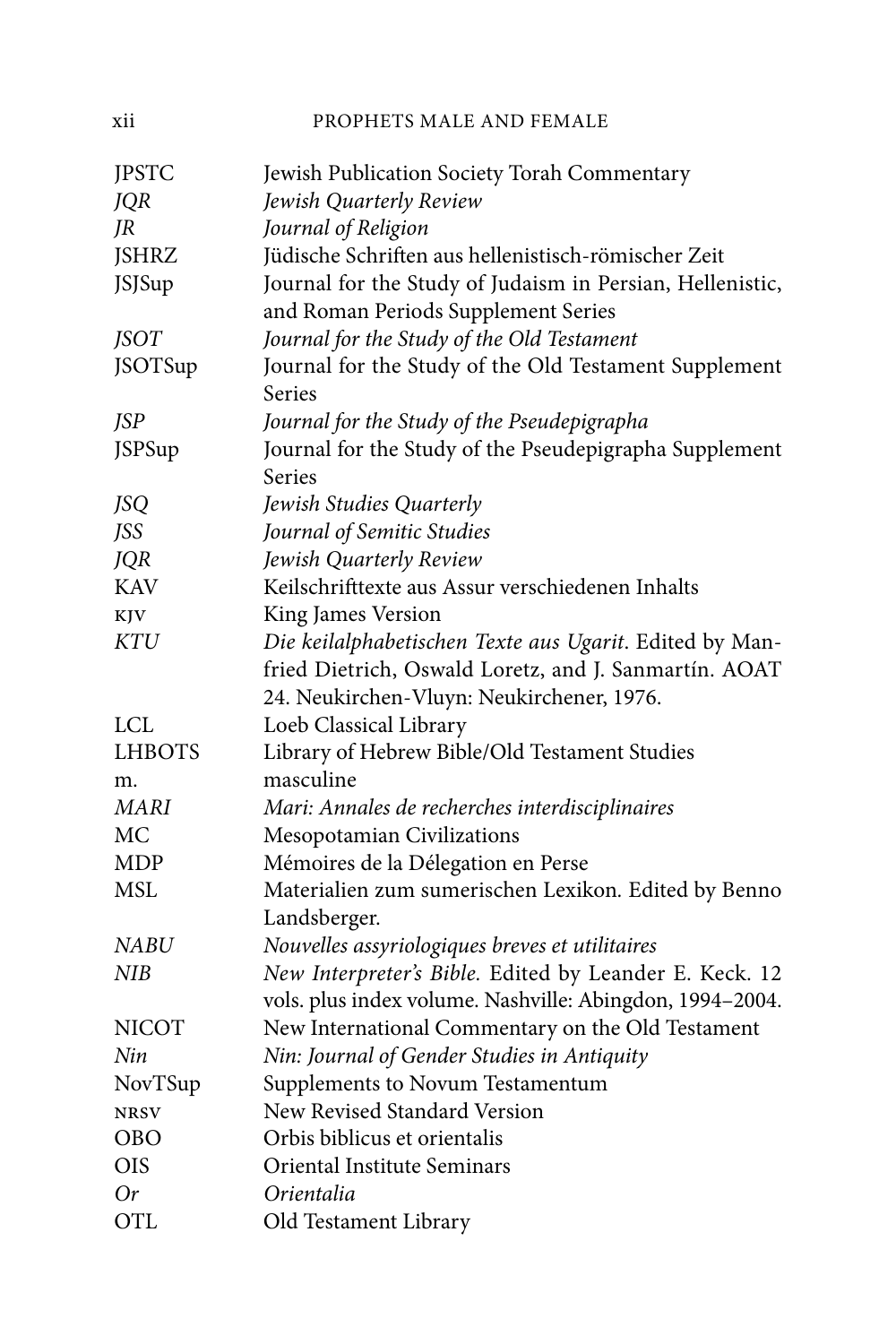ABBREVIATIONS xiii

| <b>OTP</b>     | The Old Testament Pseudepigrapha. Edited by James H.<br>Charlesworth. 2 vols. New York: Doubleday, 1983-1985.                                    |
|----------------|--------------------------------------------------------------------------------------------------------------------------------------------------|
|                | Old Testament Studies                                                                                                                            |
| <b>OTS</b>     | Oudtestamentische Studiën                                                                                                                        |
| <i>OtSt</i>    |                                                                                                                                                  |
| <b>PMS</b>     | Patristic Monograph Series                                                                                                                       |
| <b>PNA</b>     | The Prosopography of the Neo-Assyrian Empire. Edited by<br>Simo Parpola et al. 3 vols. Helsinki: Neo-Assyrian Text<br>Corpus Project, 1998-2011. |
| PRSt           | Perspectives in Religious Studies                                                                                                                |
| PrTMS          | Princeton Theological Monograph Series                                                                                                           |
| RA             | Revue d'assyriologie et d'archéologie orientale                                                                                                  |
| <b>RB</b>      | Revue biblique                                                                                                                                   |
| RevQ           | Revue de Qumran                                                                                                                                  |
| <b>RGRW</b>    | Religions in the Graeco-Roman World                                                                                                              |
| RIME           | The Royal Inscriptions of Mesopotamia, Early Periods                                                                                             |
| <b>RINAP</b>   | Royal Inscriptions of the Neo-Assyrian Period                                                                                                    |
| <b>RSV</b>     | Revised Standard Version                                                                                                                         |
| SAA            | State Archives of Assyria                                                                                                                        |
| SAAB           | State Archives of Assyria Bulletin                                                                                                               |
| SAAS           | State Archives of Assyria Studies                                                                                                                |
| SAC            | Studies in Antiquity and Christianity                                                                                                            |
| SAOC           | Studies in Ancient Oriental Civilizations                                                                                                        |
| SBH            | George Andrew Reisner, Sumerisch-babylonische Hymnen                                                                                             |
|                | nach Thontafeln griechischer Zeit. Berlin: Spemann, 1896.                                                                                        |
| SBL            | Society of Biblical Literature                                                                                                                   |
| <b>SBLAIL</b>  | Society of Biblical Literature Ancient Israel and Its Litera-<br>ture                                                                            |
| <b>SBLDS</b>   | Society of Biblical Literature Dissertation Series                                                                                               |
| SBLEJL         | Society of Biblical Literature Early Judaism and Its Litera-                                                                                     |
|                | ture                                                                                                                                             |
| <b>SBLMS</b>   | Society of Biblical Literature Monograph Series                                                                                                  |
| <b>SBLRBS</b>  | Society of Biblical Literature Resources for Biblical Study                                                                                      |
| <b>SBLSCS</b>  | Society of Biblical Literature Septuagint and Cognate<br>Studies                                                                                 |
| SBLSymS        | Society of Biblical Literature Symposium Series                                                                                                  |
| <b>SBLWAW</b>  | Society of Biblical Literature Writings from the Ancient                                                                                         |
|                | World                                                                                                                                            |
| <b>SC</b>      | Sources Chrétiennes. Paris: Cerf, 1943-                                                                                                          |
| <b>SecCent</b> | Second Century                                                                                                                                   |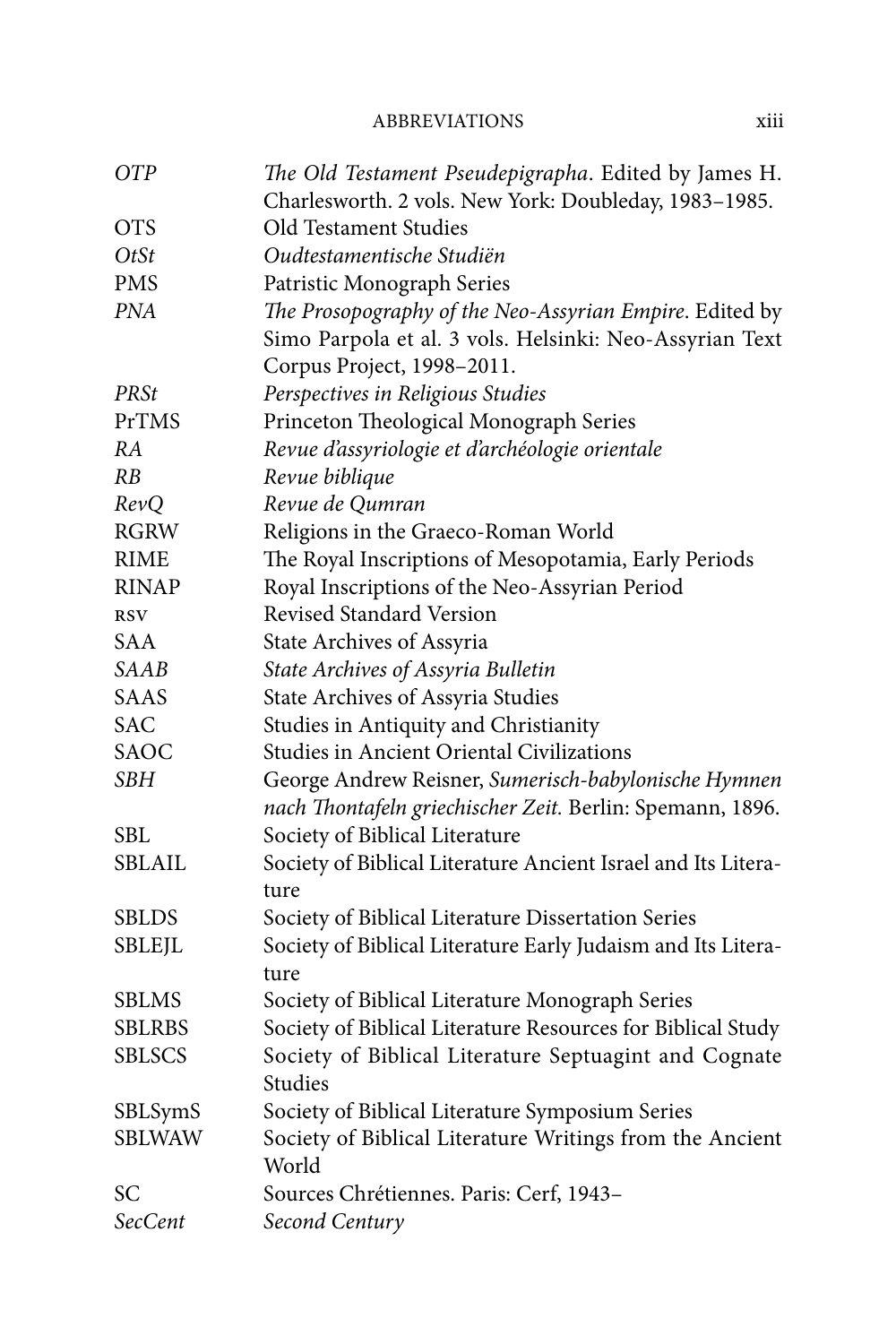| xiv           | PROPHETS MALE AND FEMALE                                                                                                                                                                                                                               |
|---------------|--------------------------------------------------------------------------------------------------------------------------------------------------------------------------------------------------------------------------------------------------------|
| SEG           | Supplementum epigraphicum graecum                                                                                                                                                                                                                      |
| SemeiaSt      | Semeia Studies                                                                                                                                                                                                                                         |
| <b>SHBC</b>   | Smyth & Helwys Bible Commentary                                                                                                                                                                                                                        |
| <b>SHCANE</b> | Studies in the History and Culture of the Ancient Near<br>East                                                                                                                                                                                         |
| <b>SJOT</b>   | Scandinavian Journal of the Old Testament                                                                                                                                                                                                              |
| SOTSMS        | Society for Old Testament Studies Monograph Series                                                                                                                                                                                                     |
| <b>StBL</b>   | Studies in Biblical Literature                                                                                                                                                                                                                         |
| <b>STDJ</b>   | Studies on the Texts of the Desert of Judah                                                                                                                                                                                                            |
| StP           | Studia Pohl                                                                                                                                                                                                                                            |
| StPatr        | Studia patristica                                                                                                                                                                                                                                      |
| <b>STT</b>    | Oliver R. Gurney, Jacob Joel Finkelstein, and P. Hulin,<br>eds. The Sultantepe Tablets. 2 vols. London: British Insti-<br>tute of Archaeology at Ankara, 1957-1964.                                                                                    |
| StudOr        | Studia Orientalia                                                                                                                                                                                                                                      |
| <b>SVTP</b>   | Studia in Veteris Testamenti pseudepigrapha                                                                                                                                                                                                            |
| <b>TCL</b>    | Textes cunéiformes. Musée du Louvre                                                                                                                                                                                                                    |
| <b>TDOT</b>   | Theological Dictionary of the Old Testament. Edited by G.<br>Johannes Botterweck, Helmer Ringgren, and Heinz-Josef<br>Fabry. Translated by John T. Willis, Geoffrey W. Bromiley,<br>and David E. Green. 15 vols. Grand Rapids: Eerdmans,<br>1974-2006. |
| UC            | siglum of the Petrie Museum, University College London                                                                                                                                                                                                 |
| UF            | Ugarit-Forschungen                                                                                                                                                                                                                                     |
| <b>USQR</b>   | Union Seminary Quarterly Review                                                                                                                                                                                                                        |
| VAS           | Vorderasiatische Schriftdenkmäler                                                                                                                                                                                                                      |
| <b>VAT</b>    | Vorderasiatische Abteilung Tontafel. Vorderasiatisches<br>Museum, Berlin                                                                                                                                                                               |
| VCSup         | Supplements to Vigiliae christianae                                                                                                                                                                                                                    |
| VT            | Vetus Testamentum                                                                                                                                                                                                                                      |
| <b>VTSup</b>  | Supplements to Vetus Testamentum                                                                                                                                                                                                                       |
| <b>WBC</b>    | Word Biblical Commentary                                                                                                                                                                                                                               |
| WO            | Die Welt des Orients                                                                                                                                                                                                                                   |
| WVDOG         | Wissenschaftliche Veröffentlichungen der deutschen Ori-<br>entgesellschaft                                                                                                                                                                             |
| WW            | Word and World                                                                                                                                                                                                                                         |
| ZΑ            | Zeitschrift für Assyriologie und vorderasiatische Archäologie                                                                                                                                                                                          |
| <b>ZAW</b>    | Zeitschrift für die alttestamentliche Wissenschaft                                                                                                                                                                                                     |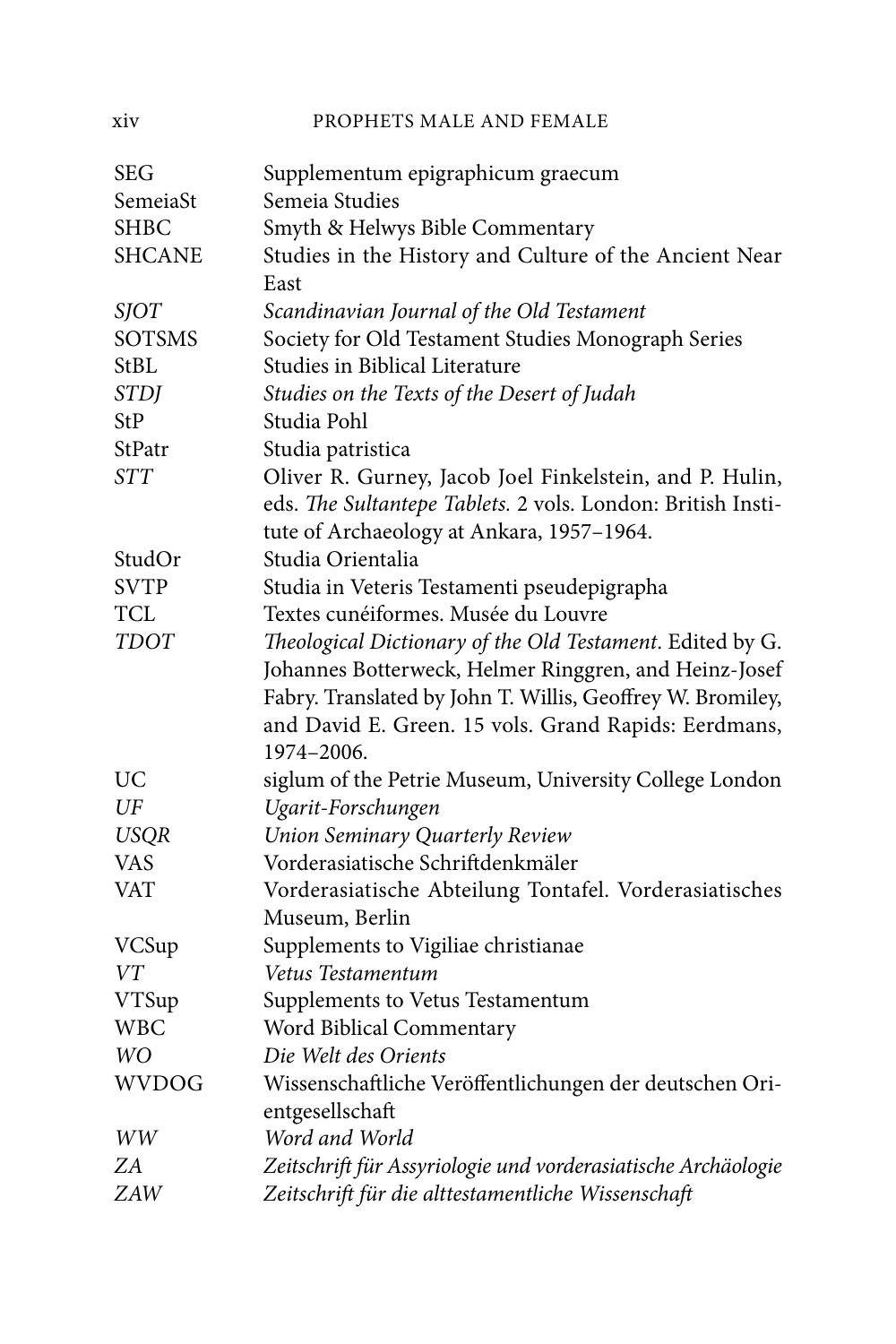## **INTRODUCTION**

#### Corrine Carvalho and Jonathan Stökl

The essays for this volume come out of the Prophetic Texts in Their Ancient Context section of the Society of Biblical Literature in Boston (2009) and New Orleans (2010). This section studies prophetic texts from the Hebrew Bible and other ancient Near Eastern corpora within their respective ancient contexts. Over the course of two years, this section focused on the intersection of gender and prophecy. Because of the nature of the section, all of the essays rely on textual evidence of one sort or another in order to reconstruct the ancient contexts. Some essays supplement textual evidence with cross-cultural comparisons (Grabbe and Hamori) or approaches based in literary theory (Boer).

Presenters were instructed to consider gender broadly. They were invited to address not just female gender, but masculinity and sexual ambiguity. The result is a collection of essays that demonstrate how attention to gender dynamics in a variety of ancient contexts reveals other social and ideological dynamics at play in the ancient evidence. Attention to gender is not an optional category for understanding all the variety of texts in their ancient context—it is an essential element in these artifacts.

The volume is divided into two parts: prophecy in the ancient Near East and Greece, followed by prophecy in biblical texts. The essays in each set differ from those in the other in noticeable ways, with the Near Eastern essays more focused on historical reconstruction and the biblical essays providing literary analyses of the texts. This is due, in part, to the nature of the evidence available to each set of scholars but is also a result of the differences in the scholarly debates in the various academic disciplines.

Evidence for Israelite/Judean prophecy comes almost entirely from the biblical record, via long, complex texts that have undergone heavy editorial control. The explicit ideology of each text, which can only be partially corrected by epigraphic, annalistic, inscriptional evidence, must be explic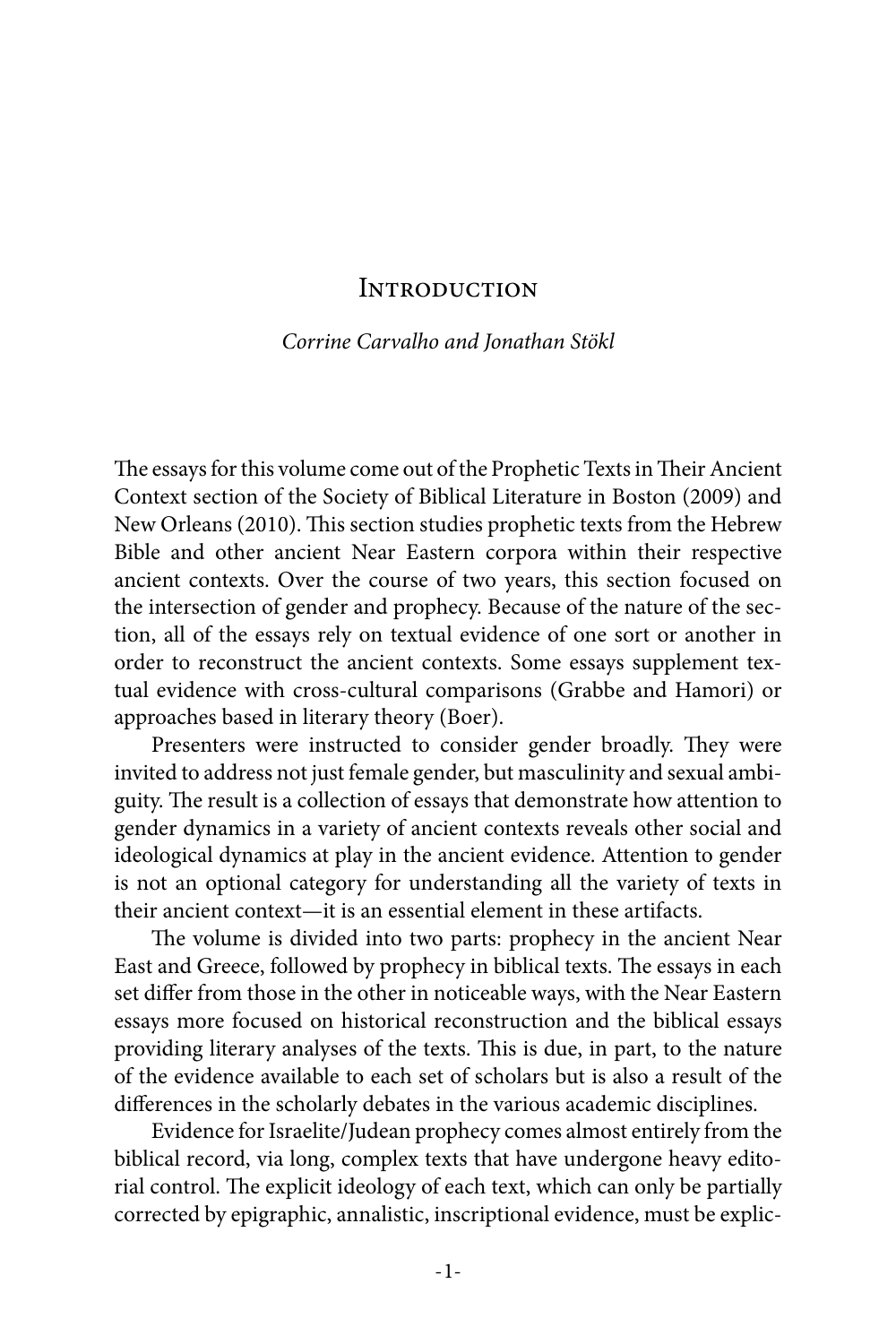itly engaged in one manner or another. The texts themselves are either long narratives within which prophetic activity is described or prophetic books that, while ostensibly containing collections of prophetic oracles, do so within a larger rhetorical framework. The biblical essays, then, more often utilize literary methods of analysis given the rhetorical elements in this ancient evidence.

The essays in the first part of the book, with the exception of Grabbe's, cover a very broad swath of evidence, both geographically and chronologically. While essays dealing with late antiquity do engage complex narrative texts, much of the other evidence comes from nonnarrative texts. While nonnarrative texts also employ rhetoric and reflect ideology, literary methods are not always the best means for revealing those forces. Thus the question raised by Mesopotamian references to the assinus is whether they functioned as prophets or whether their function was something altogether different and their prophetic activity incidental to their other religious role. Even with this wide variety of material, however, questions of status, authority, and agency appear repeatedly in these essays, and we cannot fully understand these questions without engaging how status always engaged gendered status as well.

The volume starts with the essay by Lester Grabbe because of the way that it sets out broader anthropological categories for thinking about this intersection. Grabbe notes that, in the wide variety of settings he surveyed, female prophets were in fact prophets who happened to be female. That is, female prophets performed the same prophetic roles as male prophets. But he goes on to note that female prophetic behavior could be circumscribed by other gendered expectations within their respective societies.

These observations about female prophets raise questions about how masculinity or transgendered identity might also circumscribe prophetic performance. In patriarchal cultures, the performance of gender raises questions about status, power, and agency, which are explicitly addressed by Martti Nissinen, Anselm Hagedorn, Antti Marjanen, Dale Launderville, and Roland Boer. While prophetic activity deemed as authentic conveyed elements of status and power, these scholars query whether the matrix of prophetic status mapped differently onto nonmale prophets than it did onto high-status males. Whereas Grabbe sees female prophets as prophets who happen to be female, Esther Hamori's essay presents literary evidence that the prophetic office may have had different consequences for female and male prophets. Hanna Tervanotko takes the depiction of Miriam as a starting point to inquire whether there may have been forms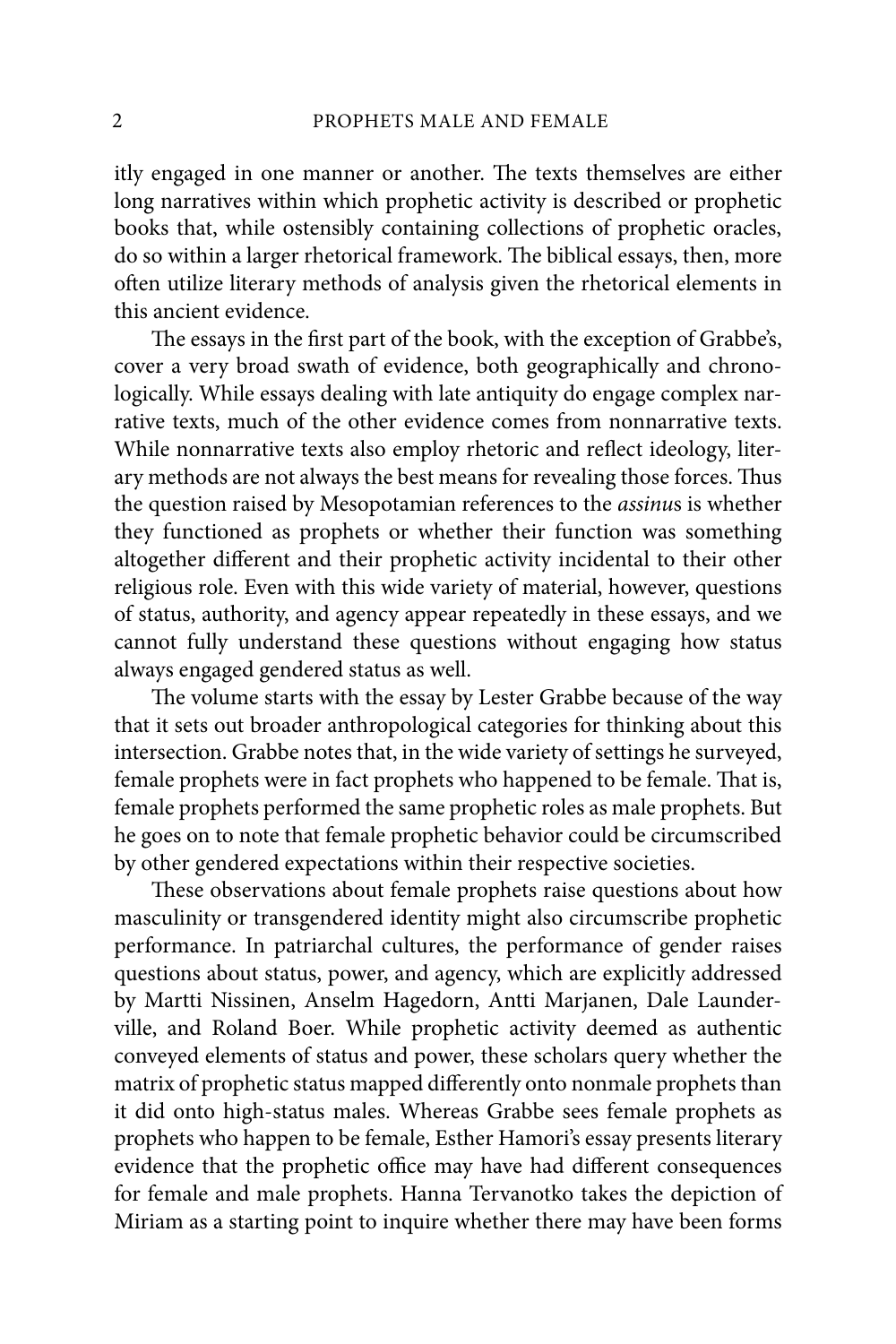of communication between the divine and human spheres that were more often practiced by women. Jonathan Stökl and Ilona Zsolnay test the evidence for gender ambiguity in ancient Near Eastern prophecy. The essays by Nissinen, Launderville, and Corrine Carvalho address how prophetic performance of gender also addressed issues of divine status.

#### Gendered Prophecy in the Ancient Near East and Greece

It is difficult to synthesize the results of these essays, since they cover such disparate locations and historical settings. Three of the essays focus on female prophets in the anthropological evidence (Grabbe), Greek literature (Hagedorn), and Montanist (Marjanen) settings. Two look at the gendered performances of the assinu (Stökl and Zsolnay). One provides a broader survey of gender and agency in both the ancient Near East and Greece (Nissinen). None of these essays focuses on masculinity per se, but Zsolnay and Stökl discuss (modern and ancient) expectations of gendered behavior. In spite of the disparate evidence, it is still possible to identify certain patterns related to female prophets.

Not all essays operate with the same terminology. Among the essays on ancient Near Eastern and Greek prophecy, the term divination is used to describe all forms of humans accessing divine information, be it through reading the gods' will in the stars, in a sheep's liver, in the flight of birds (all forms of technical divination), or through dreams and prophecy in which the divine will does not have to be interpreted into human speech (intuitive divination). The essays that focus on the biblical texts tend to use the word divination to refer to the use of technical manipulation as a means for prophetic interaction with the divine world.

First, unlike more technical forms of divination, ecstatic or charismatic forms of prophecy seems to have been open to women in most societies. To be sure, some cultures were more tolerant of female prophecy, and perhaps prophecy by people who did not fit into contemporary gender dichotomies. Ancient Greece had multiple cultic sites that featured female prophets (Hagedorn). In the ancient Near East, Mari was more tolerant of female prophets than West Semitic cultures such as Israel (Nissinen), but even the less-tolerant communities give evidence of some women who were deemed authentic prophets.

Second, if our evidence is to be trusted, the vast majority of Neo-Assyrian prophets were female. In Mari the numbers show a preference for male prophets, while the data in the Hebrew Bible mentions only five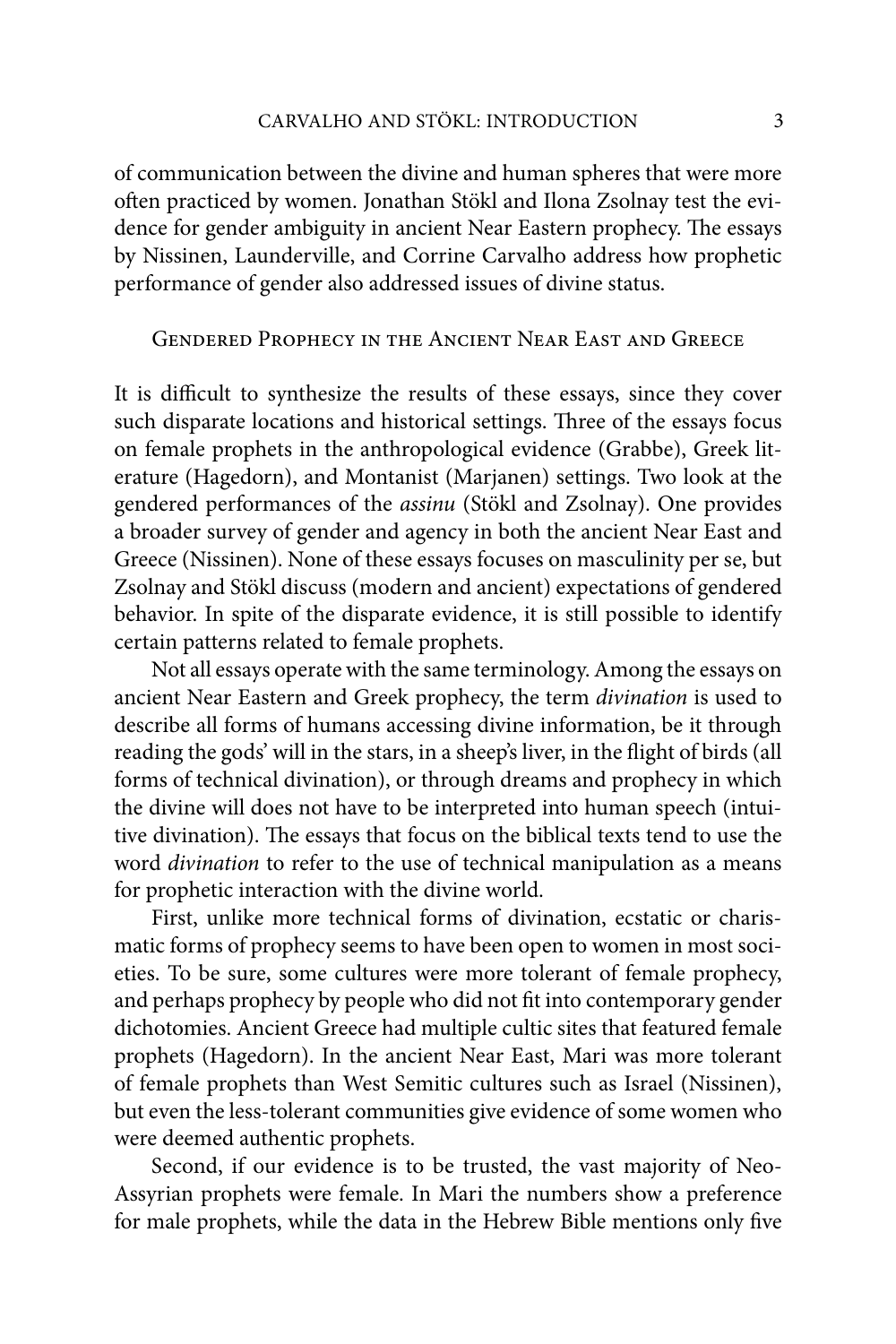female prophets. Some ancient cultures appear to have required female prophets to be celibate (e.g., the Pythia at Delphi, the Montanists, and possibly some in the Hebrew Bible).

Third, in general, female prophets did not enjoy the same ease of prestige that their male counterparts did. Especially noteworthy is the degree to which the professionalization of prophetic activity seemed to have progressively excluded women. Grabbe speaks about the kinds of restrictions that female prophets would have experienced. The restriction that they not have control over men seems especially at play in this arena.

Fourth, on a related note, the nonbiblical evidence of prophecy gives a fuller picture of various types of prophetic activity: seers, diviners, those possessed by spirits, and so on. As a result of this fuller picture, another limitation sometimes seen for women is their exclusion from prophetic activities requiring training or education, such as the arts of technical divination.

This last observation raises the issue of the relationship between the divine and human realms that is at the heart of (divinatory and) prophetic activities. As implied by Nissinen's article, the ability to read the gods' writing in the stars or a sheep's liver conferred a higher status to a technical diviner, who could reliably inquire of the gods. In contrast, prophecy and other forms of intuitive divination place the agency more on the divine. As a rule, communities do not object to a deity speaking through a woman or someone else of lower status. The question whether the oracles of Montanist female prophets came true suggests that for early Christians it was not enough to deny that these women were prophets because of their gender; instead, the authenticity of their call depended on divine agency revealed through the fulfillment of these oracles.

The question remains whether these general patterns also apply to other nonmale prophets. Stökl's essay raises important questions of terminology and classification for nonmale persons in ancient Mesopotamia. Were they simply acting out nonmale gender roles in the context of a cult, or is there evidence for a standard social role for such persons within their religious system? Stökl shows that there is not enough evidence to assert an official class of nonmale prophets. Zsolnay questions the consensus that assinnus are always nonmale performers suggesting instead that until the middle of the first millennium B.C.E. the *assinnus* should be understood as specialists who performed a martial role in the cult of warlike forms of Ištar. Only in late texts is the reference to ambiguous gender clear; there is no reason to read that evidence back into earlier texts.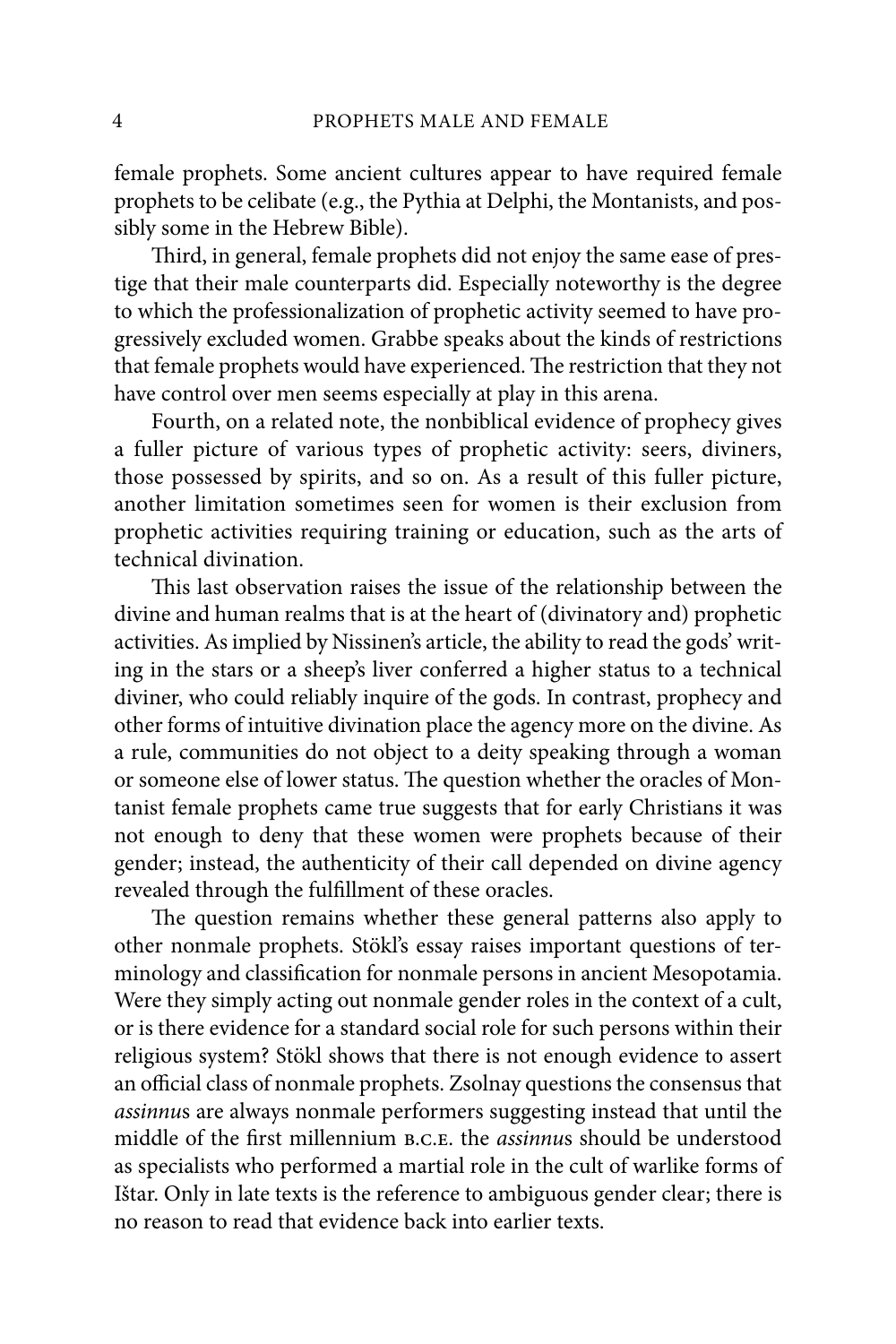In general, these essays demonstrate that the significance of the gender of a given prophet depends in large part how that gender functions within its native culture. Prophecy, as a religious phenomenon, was one vehicle through which women could have some public expression of their religious identity. This path was safeguarded by the fact that it was a deity who paved it.

#### The Biblical World

Unlike the essays in the first part of this volume, the essays related to biblical prophecy deal with a far more focused collection of texts, mainly stemming from ancient Israel. Nissinen identifies Israel as less open to female prophets than many other ancient cultures, noting that only about 10 percent of the named prophets found in the biblical evidence were women. The biblical record asserts the nonparticipation of women as leaders in the official cult of Israel; for these texts there were no women priests of Yahweh in the national shrines. Although conclusions about women and the cult need to be cautious since Israelite literature was even more ideologically controlled than the evidence from Mesopotamia, there is no evidence to the contrary about the official cult.

Given the androcentric nature of the biblical literary record, it is noteworthy that positive portrayals of some female prophets remain. These records are the subject of essays by Tervanotko and Hamori. Both essays point to the fact that, although these biblical texts provide more detailed descriptions of individual female prophets in comparison to Mesopotamian texts, they nevertheless suggest that there were fuller traditions about female prophets that lie behind the textual record. Certainly the challenge raised about Moses' prophecy in Num 12 assumed that Miriam was known as a prophet, even though the title was not used in this text (Tervanotko). This evidence suggests that one factor contributing to the unequal representation of female prophets in the written record is the social factors related to writing itself, a topic explicitly addressed by Boer.

Hamori's essay is the only one in the volume to consider nonnormative female behavior as a mark of female prophets. Using broader anthropological parallels, as Grabbe does, her essay notes the prominence of separating female reproductive roles from prophetic ones. In some cases women's sexuality raised questions of purity; in others the role of mother was simply incompatible with the role of prophet. Hamori's cross-cultural survey asks readers to reconsider the reality that no woman in the Bible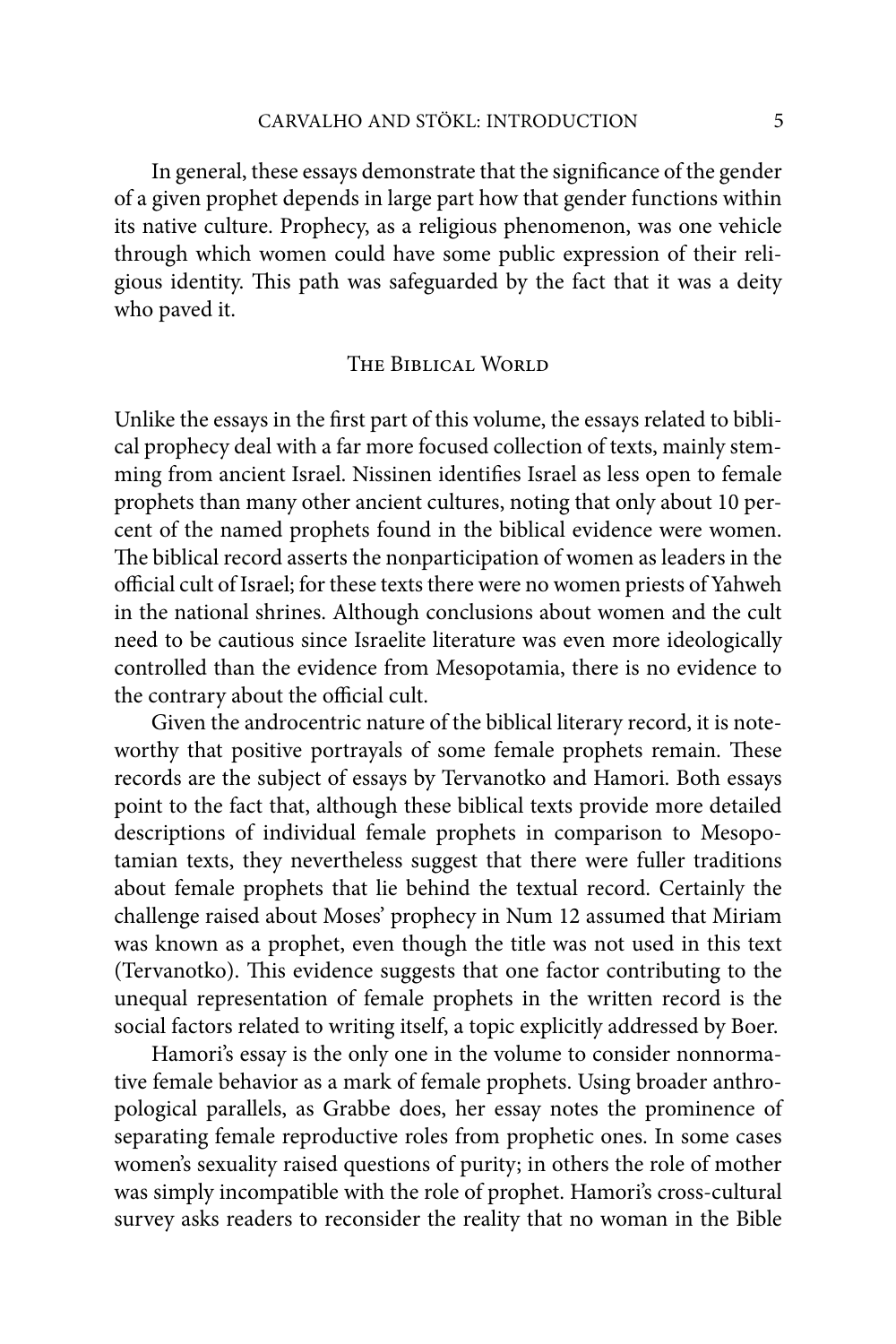who functioned as a prophet was, at the same time, said to have children. Biblical texts do not mention an explicit prohibition, but Hamori's essay suggests that the texts could simply presume that female prophets were either virgins, celibate, or postmenopausal.

In addition to these essays on female prophets, this volume also contains three essays that explore the intersection of masculinity and prophecy in the books of Ezekiel and Jeremiah. Launderville's essay analyzes the rhetorical purpose of likening the male elite with menstruating women in Ezek 36:17. Boer examines how the images of Ezekiel promote a phallic power embodied in a male scribal prophet. Carvalho uses categories of gender and queer theory to explore how the notations of Ezekiel and Jeremiah's singleness function within their books.

These essays on the exilic prophets show that masculinity was an essential element in understanding the gender dynamics of the prophetic phenomena. Given the high status of the male elite within Israelite society, an effective way to unsettle that status in relationship to Yahweh was to liken those men to women. Launderville's essay shows that the rhetorical details of Ezek 36:17 expected the reaction of disgust as a tool to change the behavior and attitudes of the male elite toward Yahweh. Boer and Carvalho note that, on the divine side of the coin, hypersexualizing male metaphors attached to the divine realm (from the messengers in Ezek 9 to the hypermale Yahweh in Ezek 16, 23, and Jer 20) undercut the ideology of male control that was the foundation of the patriarchal system.

Boer's essay reads Ezek 9 as a site of ideological struggle over the hegemony of a masculine scribal class. Uncovering assertions of male sexual power undergirding texts like Ezek 2, 9, and Jer 36, Boer concludes that assertions about the phallic power of writing simultaneously revealed the ruling elite's inability to control or contain such power. The result was a set of texts that were merely self-serving, a kind of rhetorical masturbatory practice.

By examining the singleness of Ezekiel and Jeremiah, Carvalho also seeks to uncover the ways in which these texts reveal how the exile ripped out the foundation of male privilege on which preexilic Israel was built. The book of Ezekiel used standard gender categories to depict Yahweh as actively involved in shaming the male elite. Jeremiah's singleness, on the other hand, undercuts Jeremiah's performance of masculinity, an image in continuity with a broader attempt found throughout other sections of the book to complicate gender norms.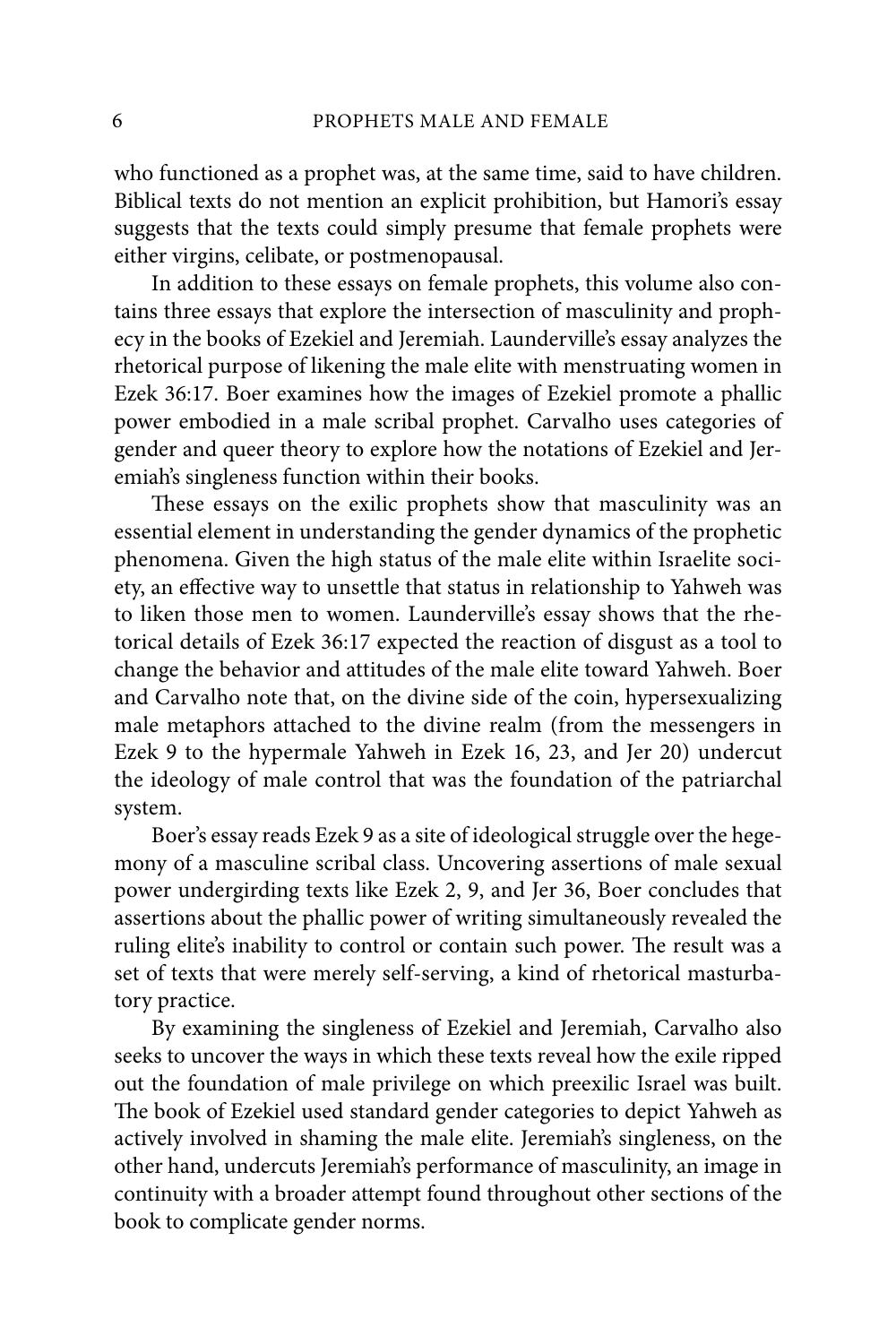In all of these essays on exilic prophets, masculinity was played out not only against the backdrop of Israelite social structures, but against its religious backdrop as well. These essays point out the way that gender was used as a rhetorical feature in these texts to advance certain ideologies and undercut others. All three essays show that in these texts gender was performed in a way that raised the status of the divine realm while simultaneously lowering the status of males who were experiencing exile.

#### **OUTCOMES**

The gendered performances of ancient prophets functioned with a variety of other performances of social roles. In order to explore the significance of gender in each case, then, awareness of this larger social matrix must be kept in mind. Grabbe concludes that female prophets are prophets who happened to be female, but the question remains in what ways gender was always a factor in the way the prophets acted, spoke, and were received by the societies in which they operate. The essays in this volume suggest three areas for further inquiry.

First, the texts about female prophets raise questions about the agency and authority of these women, questions inextricably linked to issues of social status within the gendered matrix of status of each culture. Female prophets seem to have been common both in Greece and in the Neo-Assyrian Empire for reasons that are still not entirely understood. While the texts suggest that in all ancient societies female prophetic activity was probably more widespread than the written evidence records, in most situations female and nonmale prophets were less common than male ones; the one obvious exception to this rule is the Neo-Assyrian Empire, which, according to the available evidence, seems to have preferred its prophets to be female. When the written record includes objections to female prophets, it was usually an issue of status and power relative to men. There are hints in some texts from Greece, however, that there was a tendency for some female prophets to be celibate (although purity language is rarely used in these cases), an issue that may have elevated their status by denying those activities that were most often associated with female gender performance.

Second, the performance of masculinity by prophets and other cult functionaries could be undermined in order to preserve the status of the divine realm vis-à-vis human power. Although in the cult of Ištar cult functionaries (assinnus) performed her martial attributes, for a long time